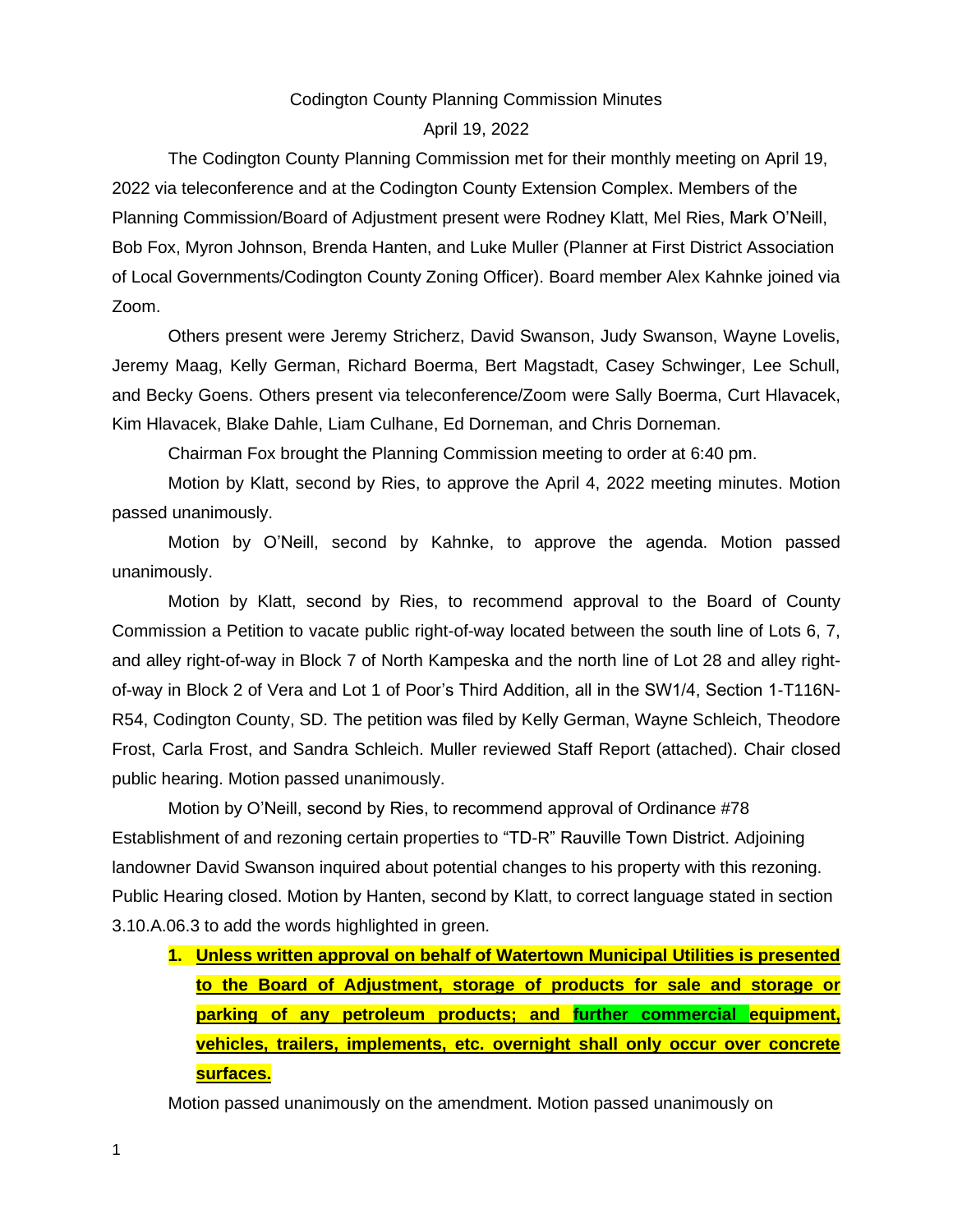Ordinance #78 to include the amendment.

Motion by O'Neill, second by Kahnke, to recommend approval of Ordinance #79 Amending Uses in the Aquifer Protection Districts. Public hearing closed. Motion passed unanimously.

Motion by Johnson, second by Klatt, to recommend approval of Ordinance #80, Amendment to standards and permitting process of Extended Home Occupations. Jeremy Stricherz requesting clarification on flooring material. Public hearing closed. Motion passed unanimously.

Motion by Ries, second by O'Neill, to recommend approval of Ordinance #81,

Amendment to Administrative section of the ordinance. Public hearing closed. Commissioner Gabel has two suggestions for changes to be incorporated into this ordinance amendment:

# *AMENDMENT #1*

# **Section 4.03.01. Establishment.**

- 1. The Board of County Commissioners shall appoint a Planning Commission of seven (7) members**.**,
- 2. **Prior to January 1, 2023 membership of the Planning Commission shall include** at least one (1) member but not more than two (2) of which shall be a member of the Board of County Commissioners. *(Amended: Ord. 67; April 10, 2018)*
- **3. After January 1, 2023, membership of the Planning Commission shall include one (1) member of the Board of County Commissioners.**

### *AMENDMENT #2*

# **Section 4.05.03. Zoning Amendments.**

g. Adoption. Amendments to the zoning ordinance **recommended for approval by the Planning Commission** may be adopted by a majority vote**. Amendments recommended for denial by the Planning Commission may only be approved by** unless the amendment has been denied by the Planning Commission in which case a two-thirds (2/3) vote of the Board of Codington County Commissioners is required.

Motion by O'Neill to accept Commissioners Gabel's recommendation #1. Motion failed for lack of second. Motion by O'Neill to accept Commissioner Gabel's recommendation #2. Motion failed for lack of second. Motion on Ordinance #81 passed unanimously.

Motion to adjourn made by Johnson, second by O'Neill. Motion passed unanimously. Meeting adjourned at 7:50 pm.

Respectfully Submitted, Becky Goens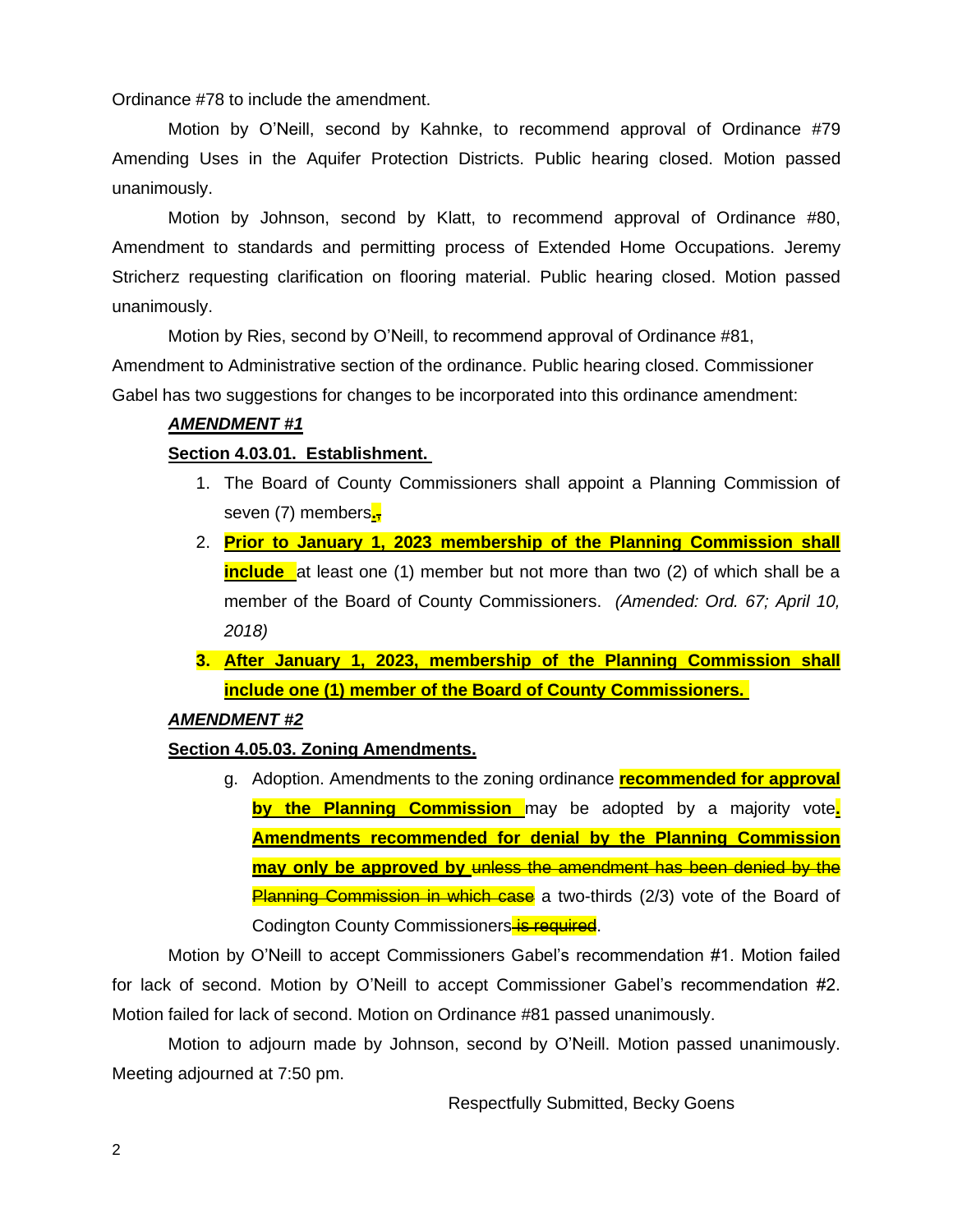### **APRIL 2022 CODINGTON COUNTY JOINT PLANNING COMMISSION/COUNTY COMMISSION & CODINGTON COUNTY STAFF REPORT**

# **CODINGTON COUNTY PLANNING COMMISSION/ CODINGTON COUNTY BOARD OF COMMISSSIONERS (JOINT MEETING)**

### **ISSUE #1 VACATION OF RIGHT-OF-WAY**

**Property Owner/Applicant:** Kelly German, Wayne Schleich, Theodore Frost, Carla Frost, and Sandra Schleich

### **Action Item –approval of petition to vacate alley right-of-way.**

**Property Description**: Right-of-way located between the south line of lots 6, and 7, and the alley right-of-way in Block 7 of North Kampeska and the north line of Lot 28, and the alley rightof-way in Block 2 of Vera and Lot 1 of Poor's Third Addition, all in the SW1/4 of Section 1- T116N-R54W of the 5<sup>th</sup> P.M., in the Town of Kampeska, Codington County, South Dakota" (Kampeska Township)

**Request:** Vacate the above described alley.

### **History:**

- 1. The petitioners own the above described properties.
- 2. The subject right-of-way is on the Township Road system; however Kampeska Township has requested the county handle the vacation of right-of-way in this case. They cite no objections to the request.
- 3. State law allows either the Township or County to vacate a township right-of-way. Codington County policy is to require the petitioners to ask whether the Township would prefer to hear the request or that the request come to the County.
- 4. The right-of-way is unimproved and has not been used for regular traffic for over 20 years.
- 5. The property owners maintain the above right-of-way (mow the grass, control the weeds) to varying degrees, though exact responsibility for maintenance has been debated.
- 6. Kelly German spurred the vacation of this right of way to clearly define the matter of maintaining the property within this right-of-way and to allow a different setback from her southern property line.
- 7. The planning commission makes a recommendation on this matter since the planning commission is also involved in the recommending whether a road is created and how wide it should be.
- 8. State law requires that the County Commission only vacate right of way when it determines the public interest will be better served by such proposed vacating, changing, or locating of the highway in question, and upon resolution in the affirmative, shall make its order that such highway be vacated, changed, or located.
- 9. Since the street is unimproved it may be hazardous to imply ingress/egress across the property. There is no intention by the township to improve this right-of-way, nor desire to retain it.
- 10. Staff Summary and Recommendation Based on the comments by the township supervisors, the presence of an (abandoned) existing structure, and overgrown of brush in the right-of-way staff supports the vacation of right-of-way pending location of any utilities which may be located there; and subsequent reservation of an easement should any public utilities be found.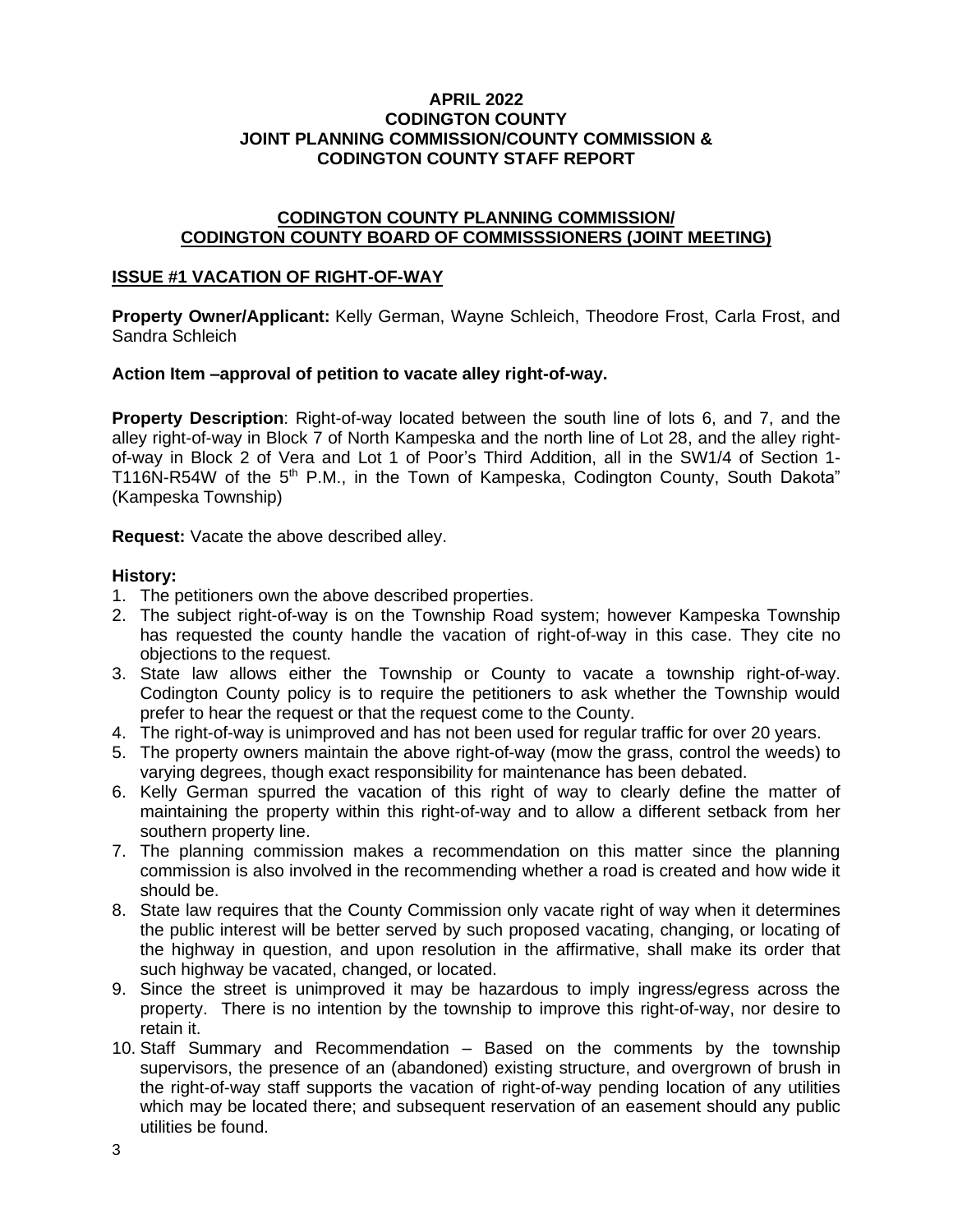### **If the Planning Commission would recommend approval, the following findings may be used to justify the decision:**

The Planning Commission **agrees** that the public interest will be better served by such proposed vacating, changing, or locating of the highway in question, and upon resolution in the affirmative, shall make its order that such highway be vacated, changed, or located because:

- $\triangleright$  The right of way is unimproved and may be it may be hazardous to imply ingress egress across the unimproved stretch of road.
- $\triangleright$  The right-of-way has not been used for regular vehicular traffic in over 20 years (nonuser)
- ➢ Access may be accommodated for each of the above described properties in another means.

### **If the Planning Commission would recommend denial, the following findings may be used to justify their decision:**

The Planning Commission **does not agree** that the public interest will be better served by such proposed vacating, changing, or locating of the highway in question, and upon resolution in the affirmative, shall make its order that such highway be vacated, changed, or located because:

 $\triangleright$  The action should be taken up directly by Kampeska Township

# **ISSUE #2 Ordinance #78 Establishment of and rezoning certain properties to "TD-R" Rauville Town District**

AN ORDINANCE ENTITLED, AN ORDINANCE AMENDING ARTICLE III DISTRICT REGULATIONS OF ORDINANCE 65, AN ORDINANCE AMENDING ORDINANCE 15, AN ORDINANCE ESTABLISHING COMPREHENSIVE ZONING REGULATIONS FOR CODINGTON COUNTY, SOUTH DAKOTA, AND PROVIDING FOR THE ADMINISTRATION, ENFORCEMENT, AND AMENDMENT THEREOF, PURSUANT TO SDCL 11-2, 1967, AND AMENDMENTS THEREOF, AND FOR THE REPEAL OF ALL RESOLUTIONS AND/OR ORDINANCES IN CONFLICT HEREWITH.

# **ISSUE #3 Ordinance #79 Amending Uses in the Aquifer Protection Districts**

AN ORDINANCE ENTITLED, AN ORDINANCE AMENDING CHAPTER 3.12 AP AQUIFER PROTECTION OVERLAY DISTRICT OF ORDINANCE 65, AN ORDINANCE AMENDING ORDINANCE 15, AN ORDINANCE ESTABLISHING COMPREHENSIVE ZONING REGULATIONS FOR CODINGTON COUNTY, SOUTH DAKOTA, AND PROVIDING FOR THE ADMINISTRATION, ENFORCEMENT, AND AMENDMENT THEREOF, PURSUANT TO SDCL 11-2, 1967, AND AMENDMENTS THEREOF, AND FOR THE REPEAL OF ALL RESOLUTIONS AND/OR ORDINANCES IN CONFLICT HEREWITH.

# **ISSUE #4 Ordinance #80 Amendment to standards and permitting process of Extended Home Occupations.**

AN ORDINANCE ENTITLED, AN ORDINANCE AMENDING ARTICLE III DISTRICT REGULATIONS AND CHAPTER 5.12 EXTENDED HOME OCCUPATIONS OF ORDINANCE